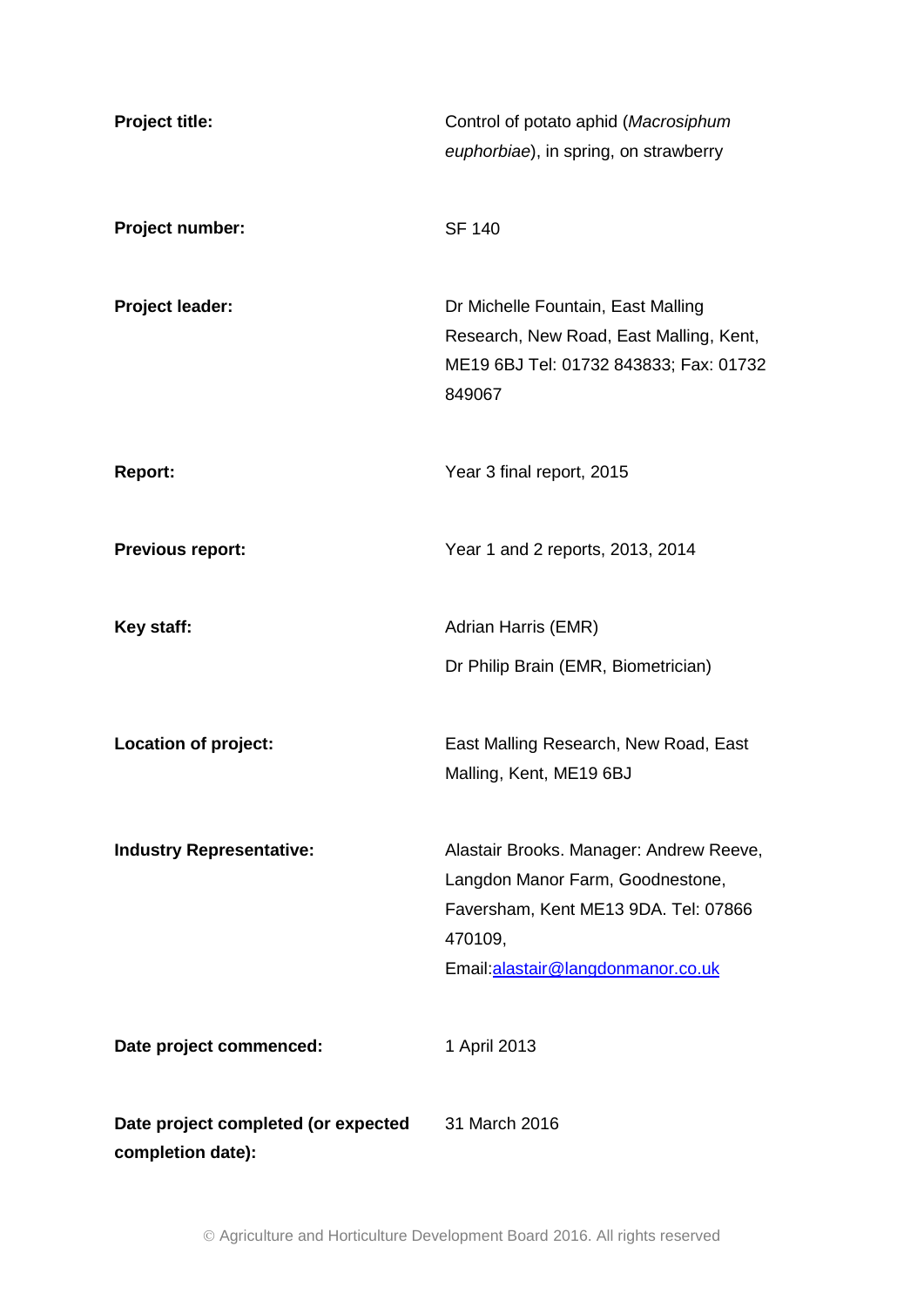## **DISCLAIMER**

*AHDB, operating through its HDC division seeks to ensure that the information contained within this document is accurate at the time of printing. No warranty is given in respect thereof and, to the maximum extent permitted by law the Agriculture and Horticulture Development Board accepts no liability for loss, damage or injury howsoever caused (including that caused by negligence) or suffered directly or indirectly in relation to information and opinions contained in or omitted from this document.* 

*Copyright, Agriculture and Horticulture Development Board 2016. All rights reserved.*

*No part of this publication may be reproduced in any material form (including by photocopy or storage in any medium by electronic means) or any copy or adaptation stored, published or distributed (by physical, electronic or other means) without the prior permission in writing of the Agriculture and Horticulture Development Board, other than by reproduction in an unmodified form for the sole purpose of use as an information resource when the Agriculture and Horticulture Development Board or HDC is clearly acknowledged as the source, or in accordance with the provisions of the Copyright, Designs and Patents Act 1988. All rights reserved.* 

*AHDB (logo) is a registered trademark of the Agriculture and Horticulture Development Board.*

*HDC is a registered trademark of the Agriculture and Horticulture Development Board, for use by its HDC division.*

*All other trademarks, logos and brand names contained in this publication are the trademarks of their respective holders. No rights are granted without the prior written permission of the relevant owners.*

*The results and conclusions in this report are based on an investigation conducted over a one-year period. The conditions under which the experiments were carried out and the results have been reported in detail and with accuracy. However, because of the biological nature of the work it must be borne in mind that different circumstances and conditions could produce different results. Therefore, care must be taken with interpretation of the results, especially if they are used as the basis for commercial product recommendations.*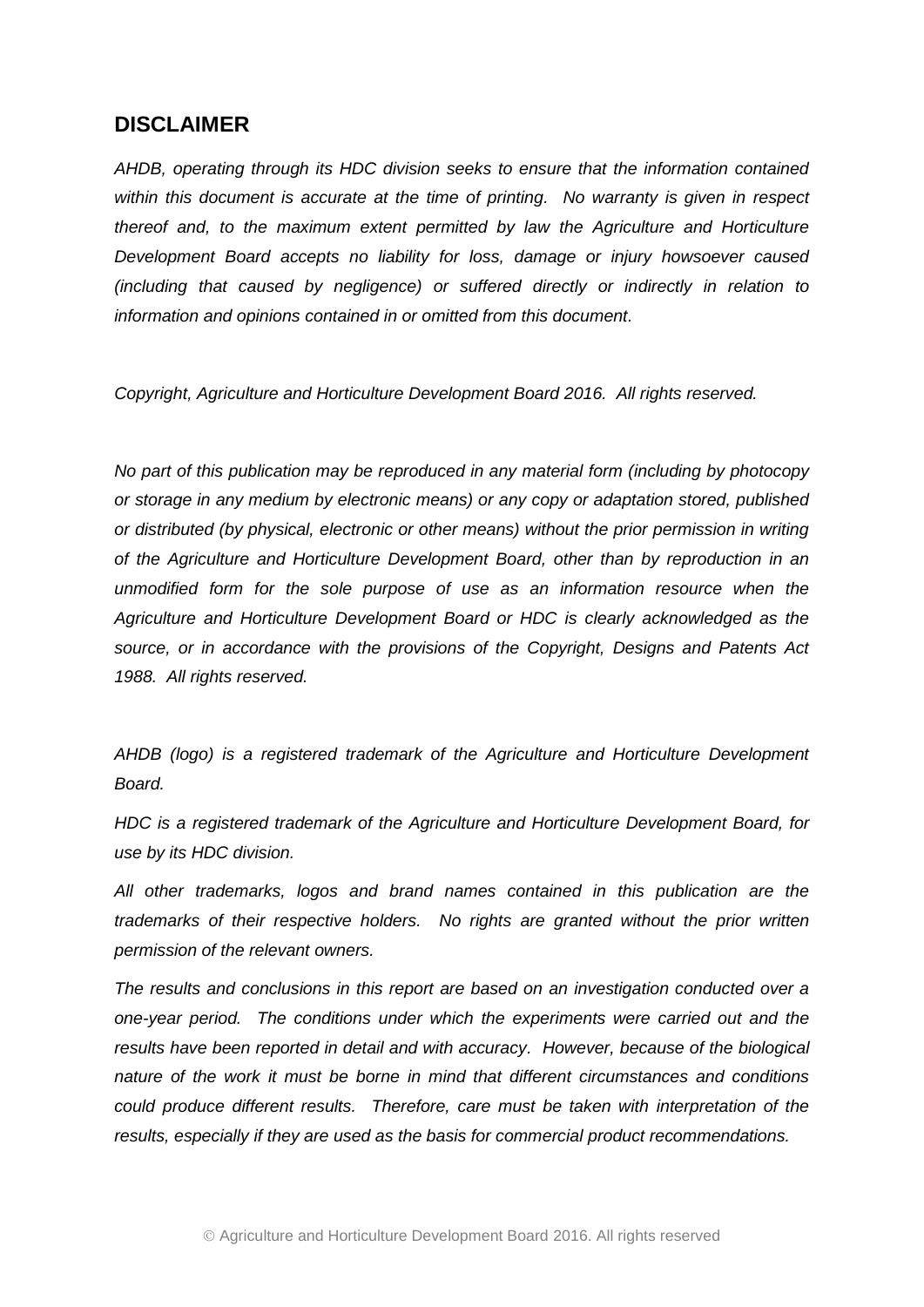## **AUTHENTICATION**

We declare that this work was done under our supervision according to the procedures described herein and that the report represents a true and accurate record of the results obtained.

Dr Michelle Fountain Research Leader in Entomology East Malling Research, New Road, East Malling, Kent, ME19 6BJ

Signature ............................................................ Date .27 Jan 2016

#### **Report authorised by:**

Professor Jerry Cross

Programme Leader

East Malling Research, New Road, East Malling, Kent, ME19 6BJ

Signature ............................................................ Date ..21 Feb 2016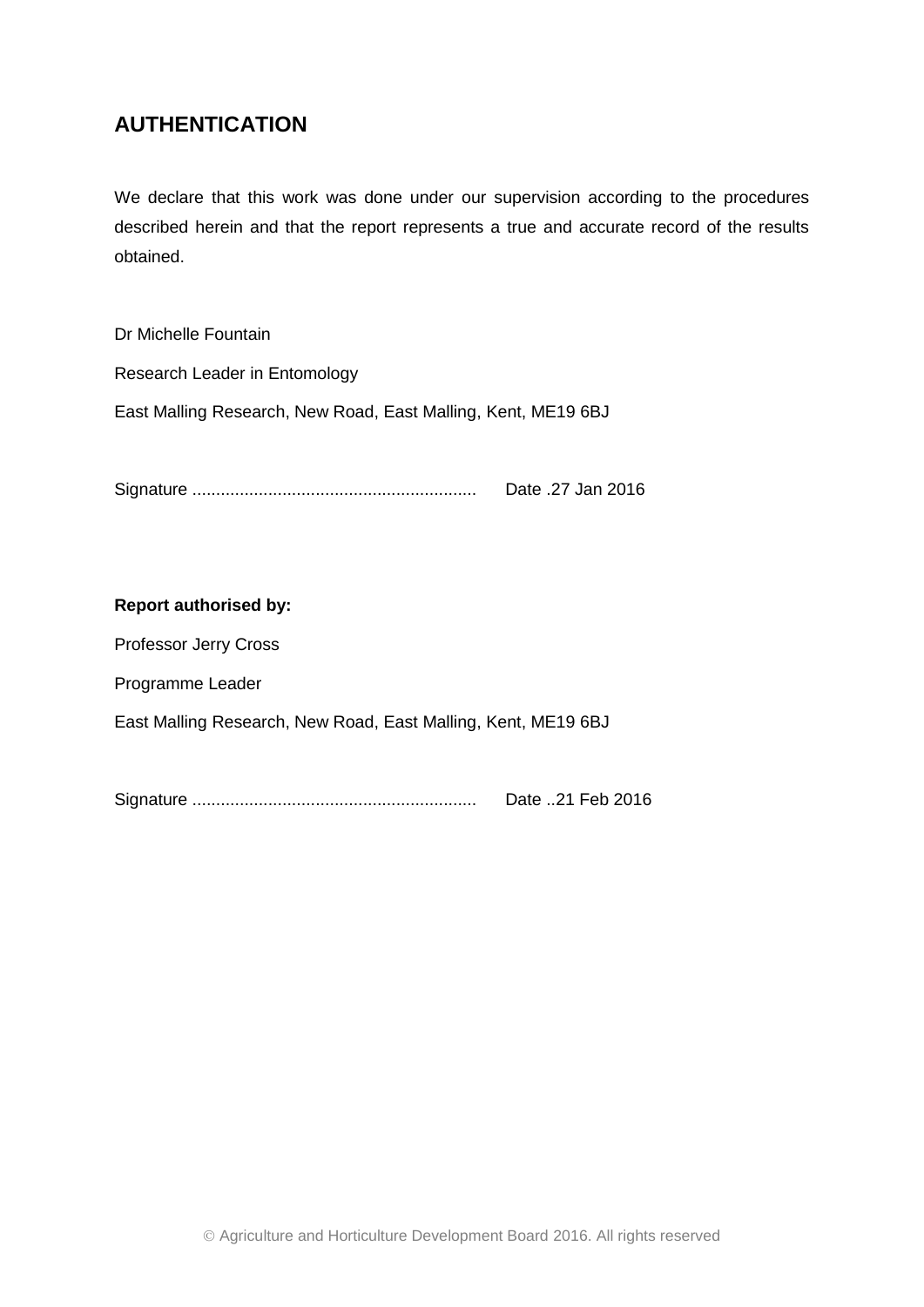# **CONTENTS**

| <b>SCIENCE SECTION</b> |  |
|------------------------|--|
|                        |  |
|                        |  |
|                        |  |
|                        |  |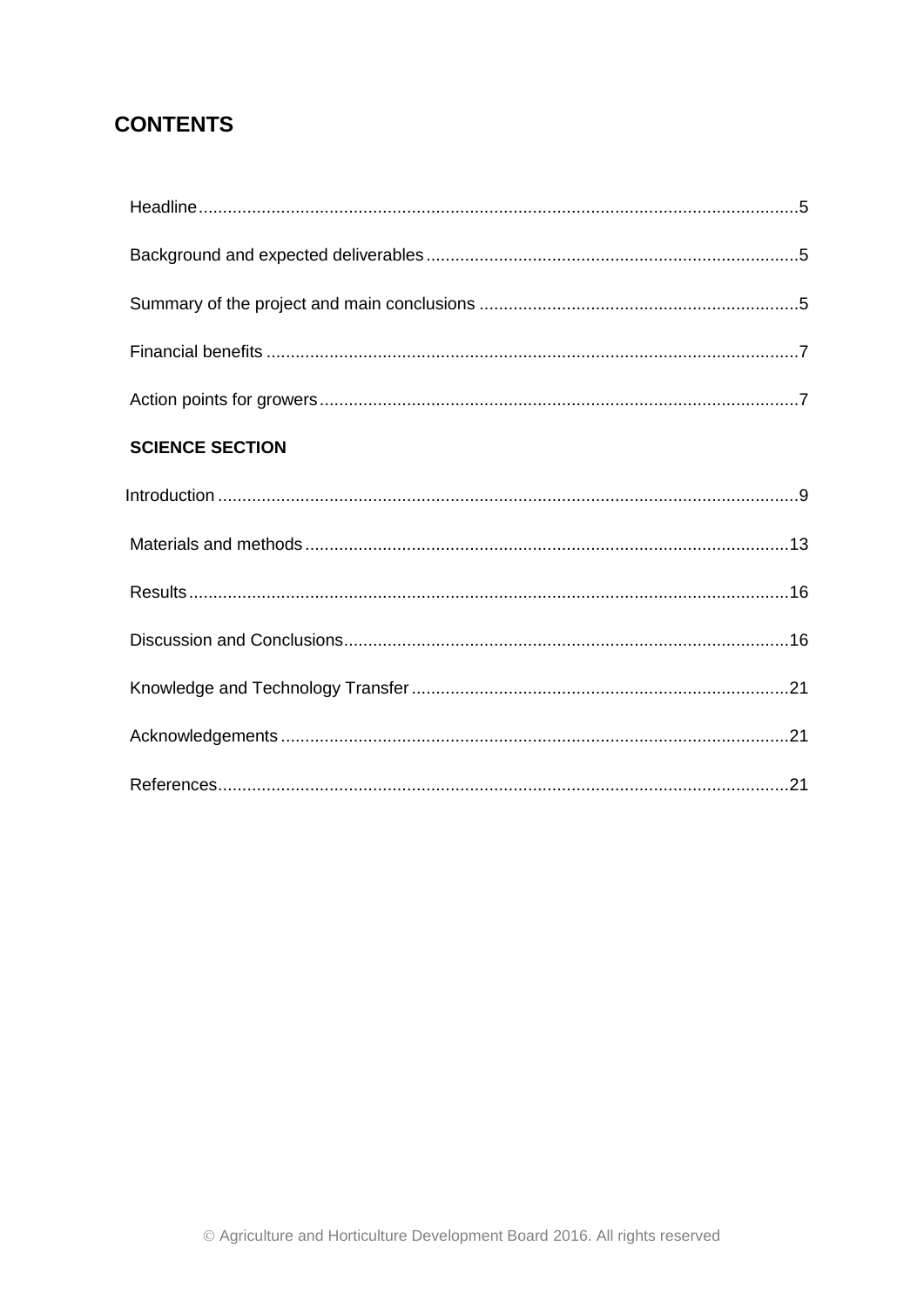## **GROWER SUMMARY**

### <span id="page-4-0"></span>**Headline**

 The reduction in dose of effective aphid control products by 50% in admixture with Silwett achieved the same control of potato aphid on strawberry as the full rate applied alone.

### <span id="page-4-1"></span>**Background and expected deliverables**

A range of aphids are pests of strawberry, including the strawberry aphid (*Chaetosiphon fragaefolii*), the shallot aphid (*Myzus ascalonicus*), the melon and cotton aphid (*Aphis gossypii*), the glasshouse aphid (*Aulacorthum solani*) and the potato aphid (*Macrosiphum euphorbiae*). They cause direct damage to the plant; including distortion, and strawberry aphid and some other species may transmit viruses. The potato aphid has become a more common pest of strawberry in recent years. It produces copious amounts of honey dew which contaminates the fruit. Many of the insecticides applied to strawberry through the season are targeted to control potato aphid.

AHDB Horticulture project SF 094 (*Minimising pesticide residues in strawberry through integrated pest, disease and environmental crop management*, Defra HortLINK HL0191) demonstrated that autumn sprays of thiacloprid reduced spring infestations of aphids on strawberry. However, autumn applications need to be well timed and are subject to the weather and ground conditions in October. Hence, some plantations may not receive sprays, leading to problems with aphids early the following spring. There is a need to identify which products would be more effective in spring. There are reports by agronomists that some populations of *Macrosiphum euphorbiae* may be less susceptible than others to certain insecticides, but this currently appears to have no impact on the levels of control that can be achieved with approved insecticides in brassicas and potato (IRAG 2008; 2012).

Another possible cause for failure in control may be that temperatures are not high enough in the spring for uptake of plant protection products into the plant.

## <span id="page-4-2"></span>**Summary of the project and main conclusions**

The aim of the project was to improve the control of potato aphid (*M. euphorbiae*) in the spring on strawberry. In the first year (2013) we screened nine insecticides; acetamiprid (Gazelle), a coded product, chlorpyrifos (Equity), flonicamid (Teppeki), lambda-cyhalothrin (Hallmark), pirimicarb (Aphox), pymetrozine (Chess), pyrethrins (pyrethrum) and thiacloprid (Calypso) in a randomised block experiment on potted strawberry plants. These were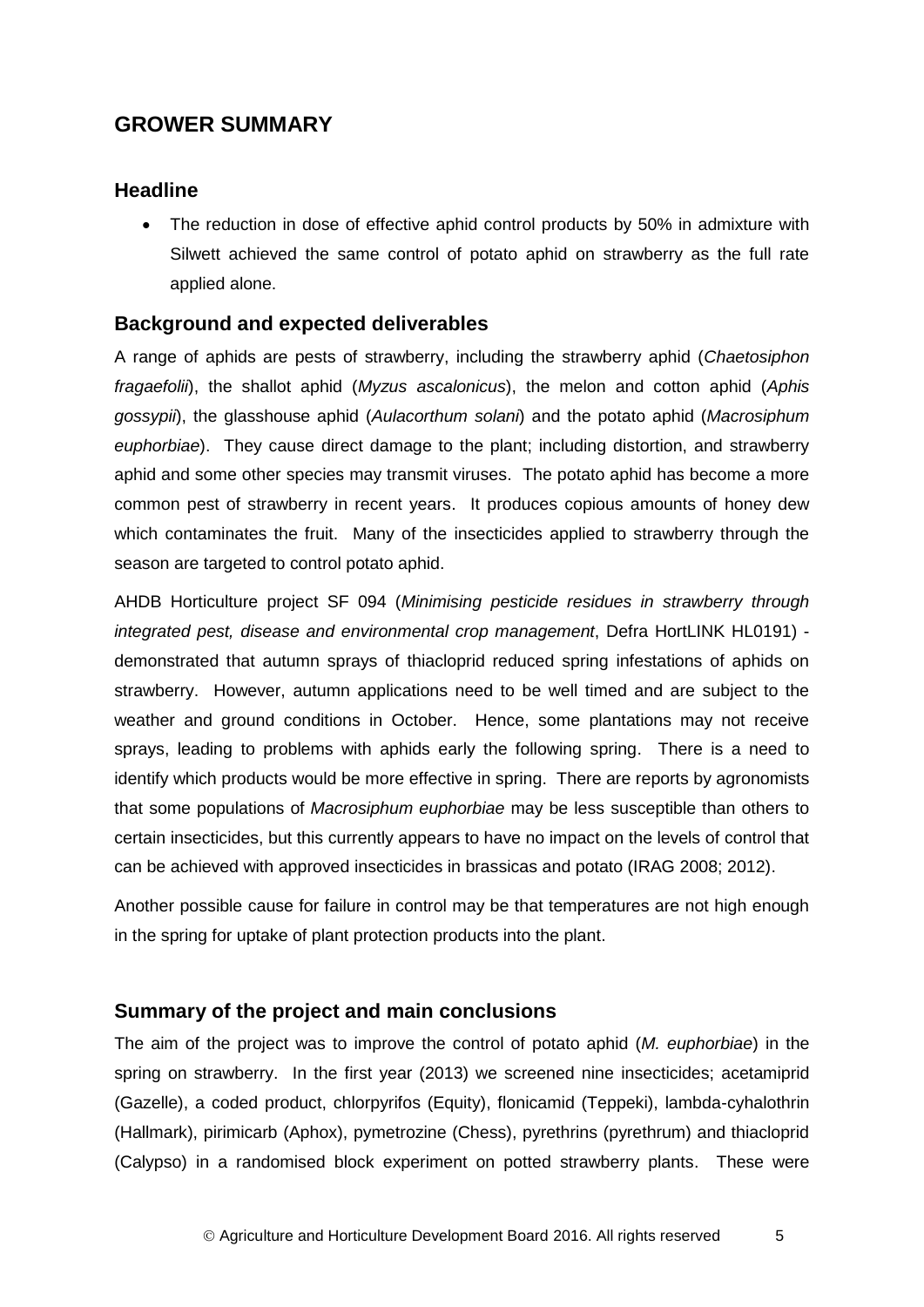compared to an untreated control. The trial was done in typical spring temperatures (average  $10.4\degree$ C). Numbers of aphids on the untreated control plots continued to increase over the trial period. All the tested strawberry approved and non-approved insecticides reduced numbers of aphids on the strawberry plants by at least 80%. By the end of the trial (10 May) no aphids were found on plants that had been treated with Gazelle, the coded product, Hallmark, Pirimicarb or Pyrethrins.

Because all the products tested in the 2013 trial were successful at controlling *M. euphorbiae*, the aim of the study in 2014 was to test the survival of *M. euphorbiae* in commercial strawberry plantations.

Two *M. euphorbiae* infested commercial strawberry plantations in Kent were used for the replicated trials and included an untreated control. The treatments were; chlorpyrifos (Equity), lambda-cyhalothrin (Hallmark with Zeon technology), pirimicarb (Aphox), pymetrozine (Chess), pyrethrins (Pyrethrum 5EC) and thiacloprid (Calypso), all at the recommended field rate. An air assisted knapsack sprayer was used to apply the sprays in 1,000 l/ha. Water sensitive papers were stapled on the underside of the; outer, middle and inner leaves before spraying, for evidence of spray coverage. A pre-assessment of the numbers of aphids on leaves was done. Counts of aphids were done 1 and 2 weeks after the insecticide applications. Samples of aphids from one site were sent for resistance testing to Rothamsted Research.

Adequate spray coverage of the insecticide treated strawberry plants was achieved. Numbers of *M. euphorbiae* on the untreated control plots declined at both sites over the trial period. All of the tested insecticides reduced the numbers of *M. euphorbiae* for at least one week. *M. euphorbiae* numbers increased by the second assessment (2 weeks later) on plants treated with chlorpyrifos and pymetrozine in both spray trials. Only lambdacyhalothrin gave consistent, long-term, (over 2 weeks) control of *M. euphorbiae*. At one site there was no overall significant difference between the numbers of *M. euphorbiae* on the untreated plants and the plants treated with pymetrozine after a single application. It is possible that some individual *M. euphorbiae* were able to tolerate sprays of pymetrozine but so far no evidence for resistance has been found.

Because in 2014 all of the applied insecticides reduced the numbers of *M. euphorbiae* on strawberry leaves a week after the insecticides were applied, the aim of the study in 2015 was to test if control could be improved with the addition of adjuvants.

A purpose planted strawberry plantation at East Malling Research was used for the replicated trial and included an untreated control. The treatments were lambda-cyhalothrin (Hallmark with Zeon technology), pirimicarb (Aphox), pymetrozine (Chess), pyrethrins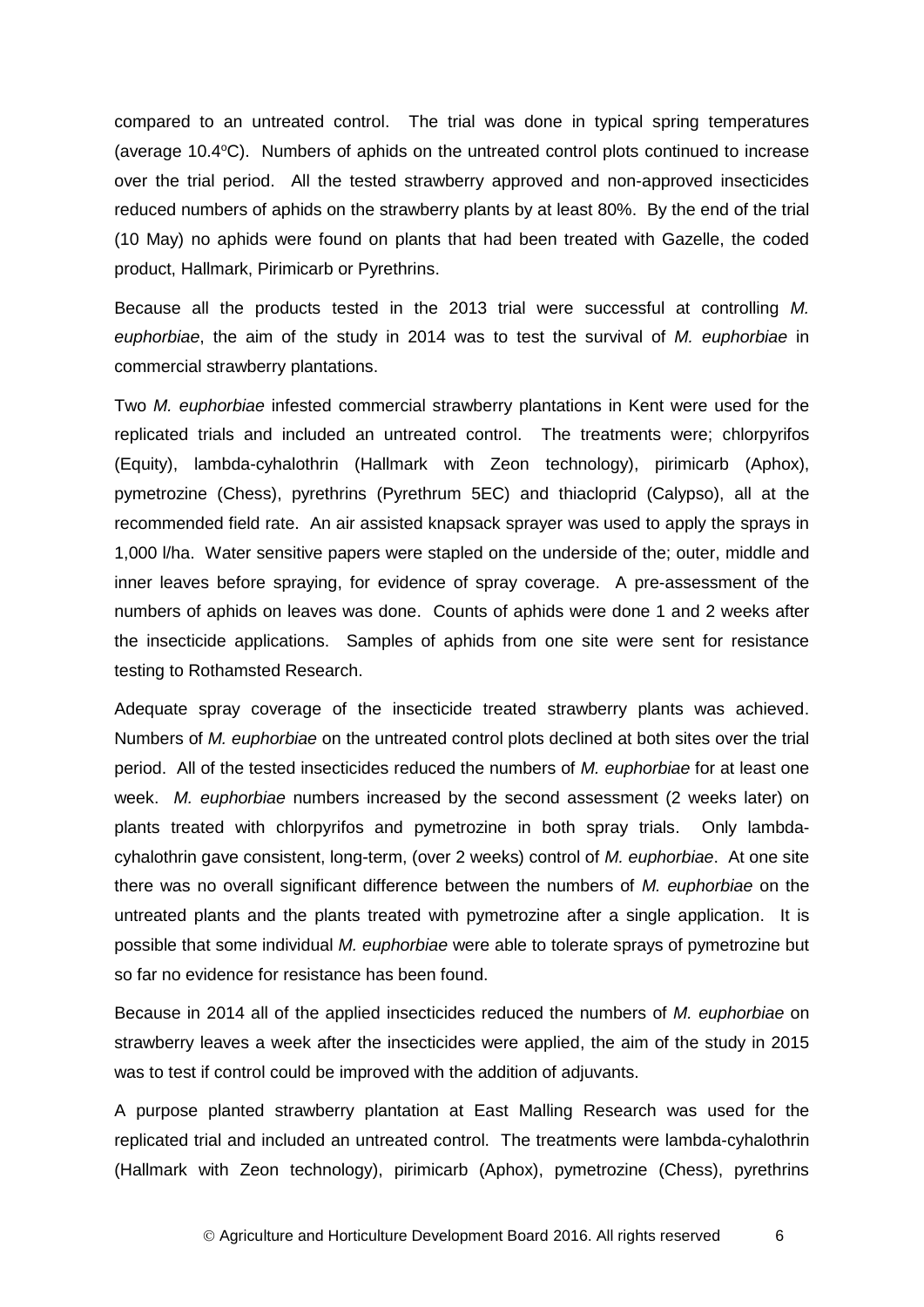(Pyrethrum 5EC) and Silwet L-77. All products were used at the recommended field rates and were also tested with Silwet L-77 at a 50% reduced rate. All treatments were applied twice at a 12-day interval with an air assisted knapsack sprayer (in 1,000 l/ha). A preassessment of the numbers of aphids on leaves was done. Counts of aphids were done 5 days and 11 days after the first application and 1 and 7 days after the second application.

Numbers of *M. euphorbiae* on the untreated control plots declined over the trial period. Single applications of lambda-cyhalothrin, pirimicarb or pyrethrum, or the same products at half the dose in admixture with Silwet L-77 significantly reduced the numbers of *M. euphorbiae* on the strawberry plants for at least one week. *M. euphorbiae* numbers on the treated plots had increased by the second assessment (11 days post application) but had decreased on the untreated control plots to the point where the differences between them were no longer statistically significant.

In all three years of the project the numbers of aphids on the untreated control plots declined naturally after 2 weeks from the pre-assessment. This could be because of natural levels of predation, disease or parasitism.

### <span id="page-6-0"></span>**Financial benefits**

<span id="page-6-1"></span>Potentially, if not controlled, aphid infestations can lead to complete crop loss. No quantitative data on industry average losses resulting from aphid infestation is available but conservatively assuming that 1% of the crop is lost, this is equivalent to 507 tonnes of strawberries, worth £2.1 million p.a. Improved control as a result of this work would reduce the scale of these losses considerably. The results of this study may also be transferable to other affected crops such as raspberry, loganberry and hops.

## **Action points for growers**

- Growers should ensure good spray coverage of the underside of strawberry leaves and into the crown of the plant. Water sensitive papers attached to the leaves during spraying will help to give a reasonable indication of whether this is being achieved.
- Insecticide resistance management must be incorporated into spray programmes by following the recommendations on the product label and rotating modes of actions of pesticides.
- Many aphicides are more effective at warmer temperatures, when they have a better fumigant action (chlorpyrifos, pirimicarb) and/or are more rapidly taken up into the plant for ingestion by aphids.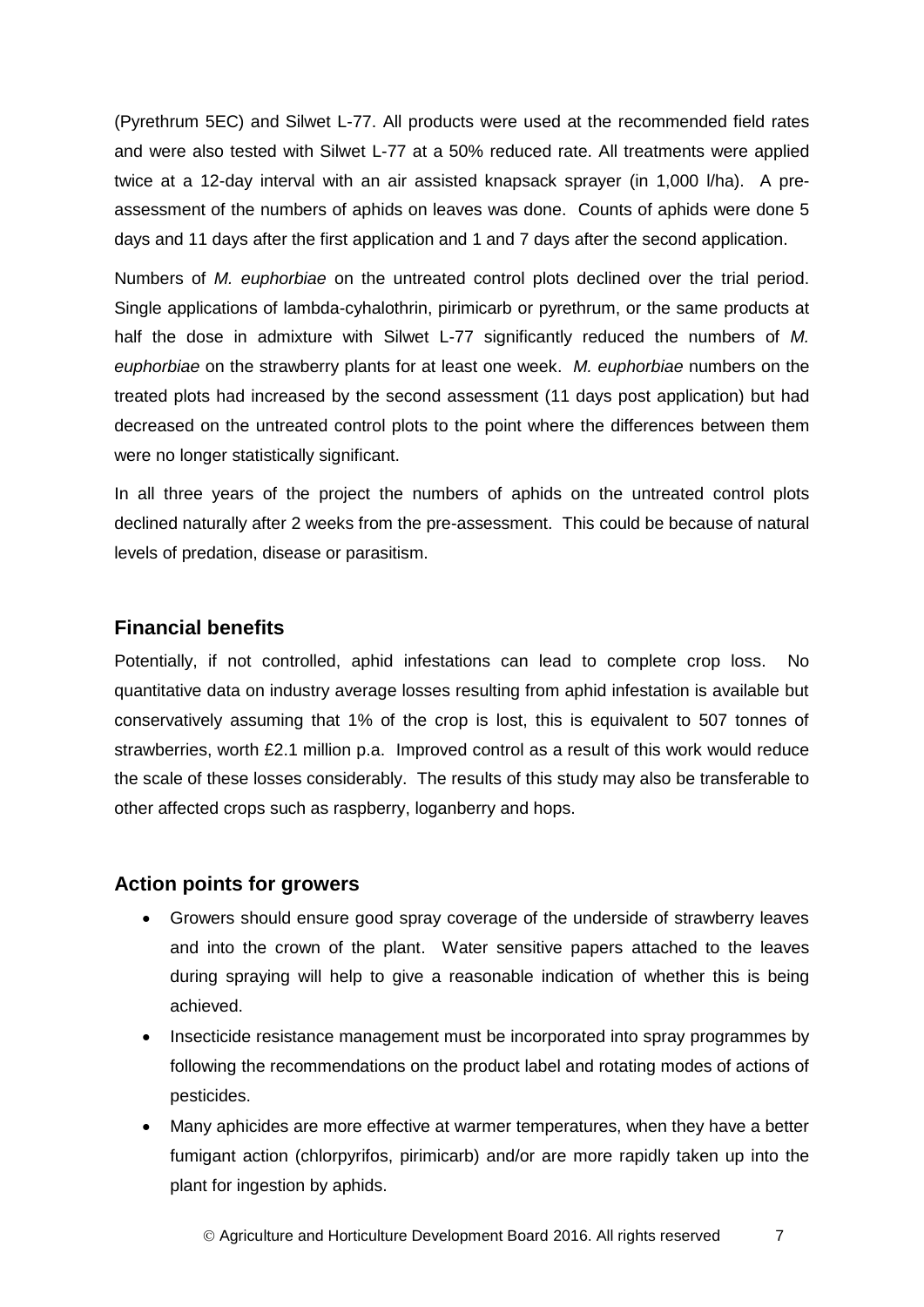- Growers should monitor the effects of insecticide sprays to ensure control is being achieved.
- Consider autumn applications (post-harvest) for aphid control, as these have been shown to greatly reduce spring populations of aphids the following year.
- Growers should also monitor natural predator and parasitoid levels to determine whether intervention with a plant protection product is necessary.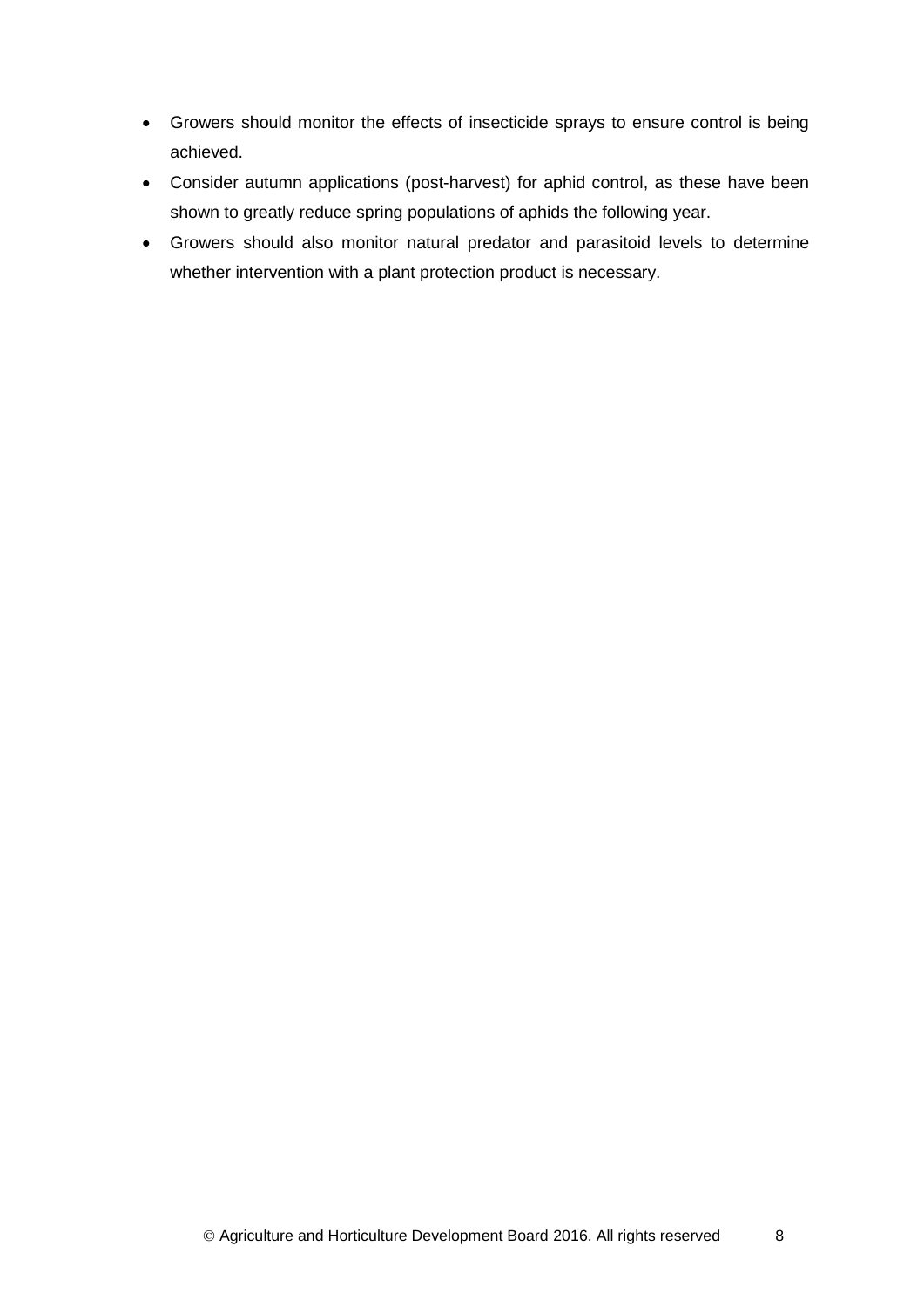## **SCIENCE SECTION**

### <span id="page-8-0"></span>**Introduction**

Aphids are common and important pests of strawberry. They damage plants directly by sucking sap, causing plant distortion and contaminating foliage, flowers and fruits with honeydew and cast skins. In addition, the most common species, the strawberry aphid (*Chaetosiphon fragaefolii*), transmits a number of virus diseases which often occur in complexes. Another important pest species, the melon and cotton aphid (*Aphis gossypii*), infests foliage and flowers forming dense colonies in patches which produce copious secretions of honeydew which rapidly become blackened by sooty mould. This aphid can also transmit mottle virus. Insecticide resistant strains of this aphid species are widespread and growers have difficulty achieving control with organophosphate (OP), carbamate or pyrethroid insecticides.

In recent years growers have reported problems in controlling aphids in early spring, in particular the potato aphid, *Macrosiphum euphorbiae* (Figure 1). This could be a consequence of lower temperatures reducing the efficacy of products than aphicide resistance alone (IRAG 2008, 2012). As the strawberry growing season is being bought forward by protected cropping with crops under fleece and tunnels, this is becoming a more regular and widespread problem.



**Figure 1.** Potato aphid adult and nymphs on strawberry leaf

*M. euphorbiae* produces honeydew and cast skins resulting in sooty moulds, making the fruit unmarketable (Trumble et al. 1983). It can also distort the leaves and berries (Irving et al. 2012). *M. euphorbiae* is a host alternating species and is asexual when breeding on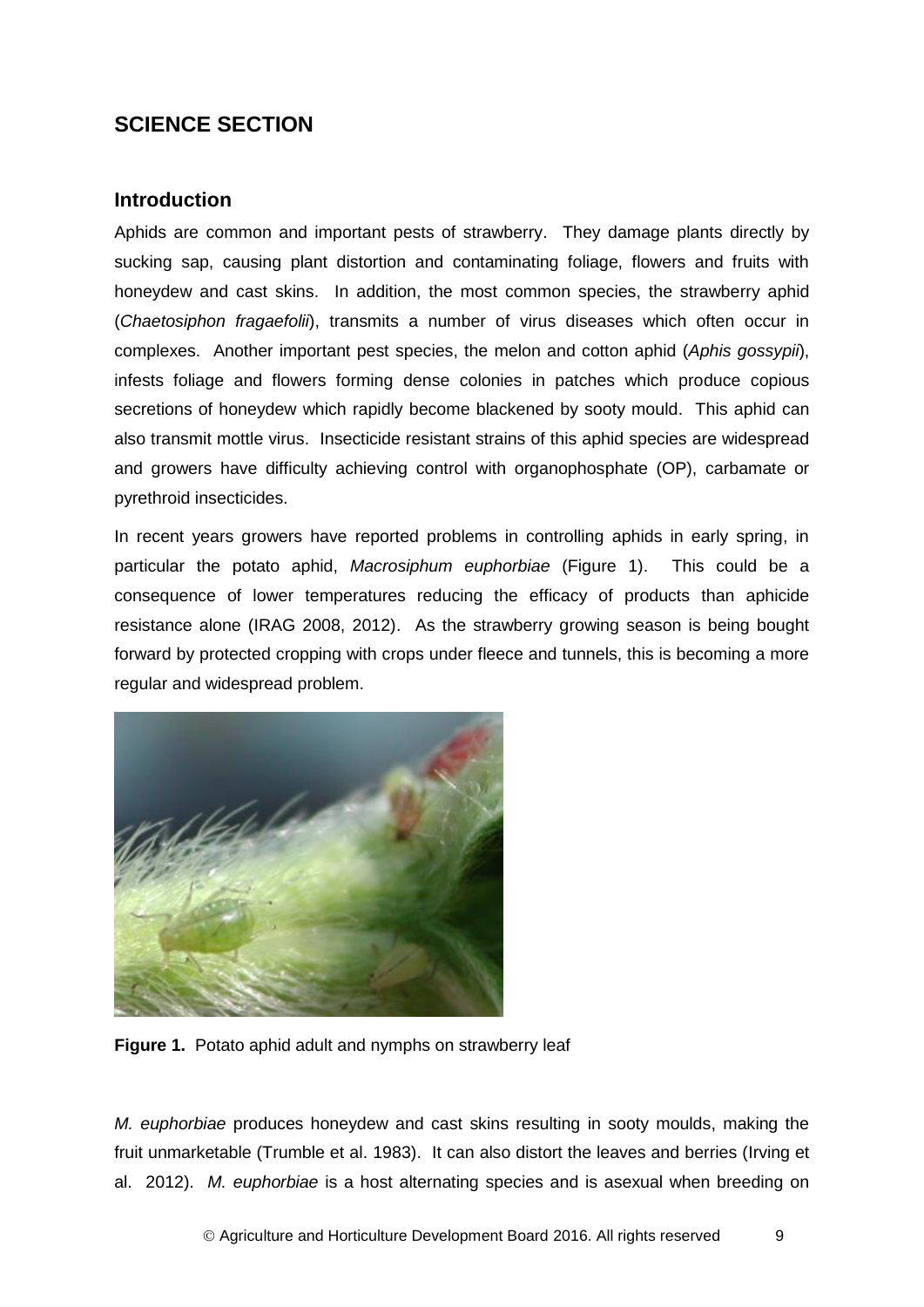strawberry during the growing season with winged forms produced from April where they migrate to other hosts including potato, tomato and lettuce. In Europe, and most other areas where *M. euphorbiae* is an exotic species, the life cycle is mainly anholocyclic (without males). Populations survive parthenogenetically, overwintering on potato eyes or in heated or unheated glasshouses. Under suitable conditions it can breed on strawberry all year round (Alford 1984). It develops rapidly in the spring on the young foliage of strawberry and is polyphagous. The aphid also feeds on raspberry, loganberry and hops (Alford 1984). See <http://www.cabi.org/isc/datasheet/32154> for more information.

There are several factors that naturally control *M. euphorbiae* populations. Heavy rainfall washes aphids off plants (Hughes 1963; Maelzer 1977), however, this mortality factor is small because most aphids are usually present on the protective under surface of leaves (Walker et al. 1984) and most strawberry production is now under protection.

Many aphids are controlled by predators, parasites and pathogens (Hagen & van den Bosch 1968). In HortLINK Project HL0191, SF94, small plot experiments examined the effects of sowing flowering plants alongside strawberry plantings on numbers of aphid predators and parasitoids in the crop. The plants used were *Medicago sativa, Silene dioecia, Echium vulgare* and a mixture of annual species, cornflower (*Centaurea cyanus*)*,*  corn marigold (*Anthemis arvensis*) and corn chamomile (*Chrysanthemum segetum*). There was no apparent effect of these flowering plants on the numbers of beneficials found in adjacent strawberry plants when compared with a bare soil control. *Aphidius eglanteriae* proved difficult to mass produce so an alternative species, *Ephedrus cerasicola,* was assessed for its effectiveness in reducing *Chaetosiphon fragaefolii* populations in a potted plant experiment. A mix of six parasitoids was used and compared with *E. cerasicola* alone and an untreated control; this mix has been designed to contain species that attack all the main aphid pests of strawberry. Results showed that releasing parasitoids onto aphidinfested plants significantly reduced the populations of both *C. fragaefolii* and *M. euphorbiae*. Distributors of the six species mix of aphid parasitoids of aphids recommend that parasitoids are introduced to crops before aphids are seen in order to increase the potential to control populations effectively.

Aphids on strawberry are mainly controlled by sprays of insecticides, often applied as a routine against a range of pests in spring before flowering, with supplementary sprays of aphicides when damaging infestations develop. Several insecticides approved on strawberry crops in the UK are effective against aphids and several have a specific label recommendation for control of these pests. Some have harmful effects on biocontrol agents commonly used in strawberry crops, including predatory mites, *Phytoseiulus persimilis* and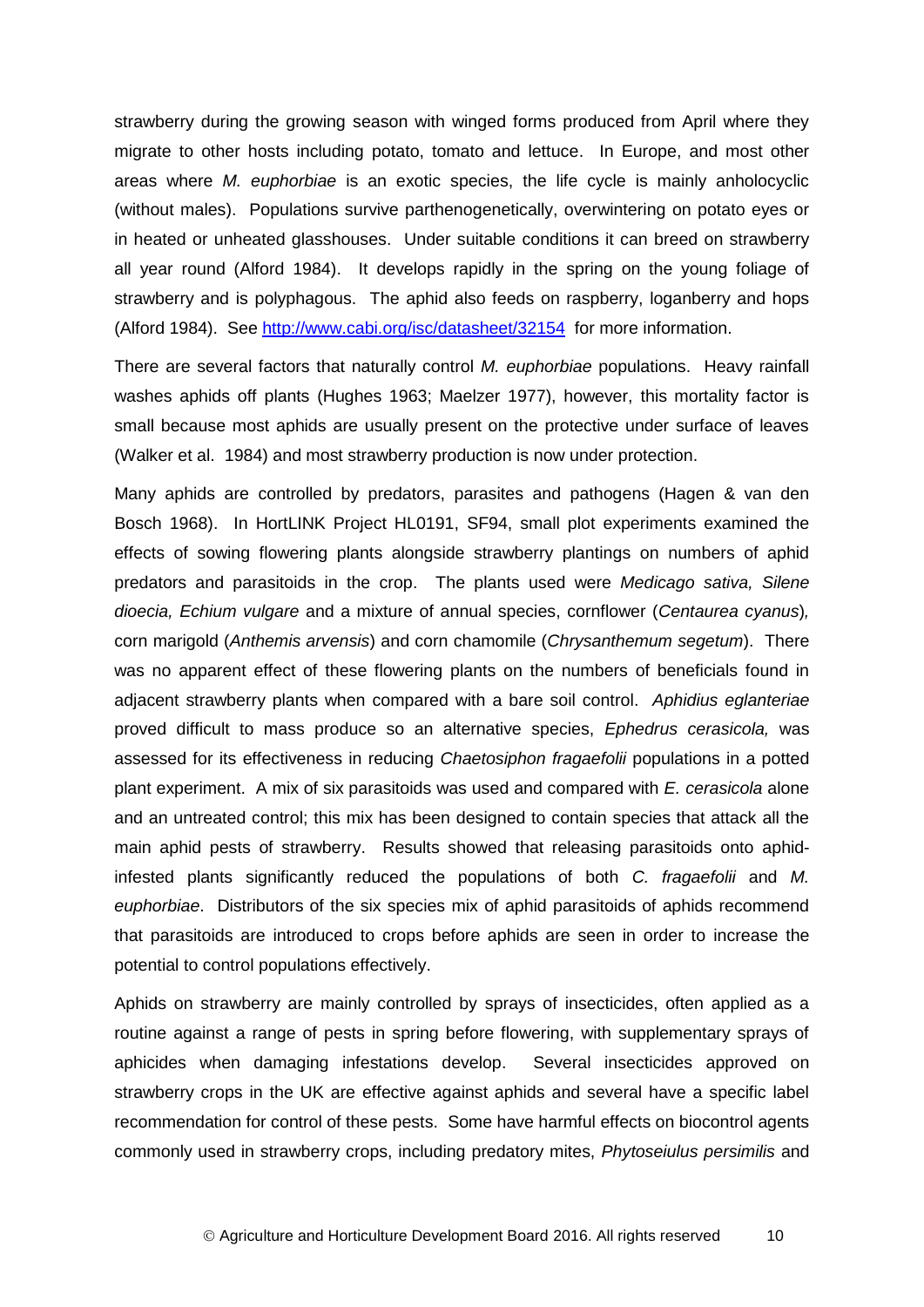*Neoseiulus cucumeris,* and other predators and parasites that can be used for biocontrol of aphids.

- 1) Chlorpyrifos is a moderately persistent OP insecticide which is fairly effective against aphids but will not control resistant strains of the melon and cotton aphid (*Aphis gossypii*). It has a moderately long duration (six-eight weeks) of harmful effects on the predatory mite *N. cucumeris* which is frequently used for biocontrol of tarsonemid mite and thrips in strawberry crops and long harvest intervals.
- 2) The contact and translaminar carbamate, pirimicarb, is comparatively safe to beneficials and biocontrol agents but not effective against resistant strains of the *A. gossypii* and less likely to be efficacious at temperatures below 15°C.
- 3) The contact and translaminar chloronicotinyl insecticide, thiacloprid, has an EAMU for use on strawberries and will control resistant strains of the *A. gossypii*. It is moderately harmful to predatory mites used as biocontrol agents and very harmful to *Orius* predatory bugs.
- 4) Pymetrozine is a systemic insecticide and has an EAMU for use in strawberry. It acts mainly as an aphid anti-feedant. Its main advantage is that it is comparatively safe to natural enemies and biocontrol agents, including the predatory midge *Aphidoletes aphidimyza* (Singh 2015).
- 5) Acetamiprid is only approved for non-harvested strawberry, e.g., nursery plants and the harvest interval is 365 days.

In field experiments where acetamiprid and abamectin were tested against *C. fragaefolii*, acetamiprid was very effective at reducing numbers of the aphid. Naturally occurring beneficial anthocorid species were reduced in number but not eliminated in the acetamiprid treatment (Fitzgerald 2004).

In a field scale trial using four different timings of thiacloprid between the end of September and beginning of November, all applications reduced the numbers of *M. euphorbiae* on the crop the following spring compared to the untreated control (less than 50 aphids/100 leaves compared to more than 400 aphids/100 leaves) (HortLINK HL0191/HDC SF94).

There is a need to identify which of these products would be more effective under cooler spring temperatures. A large proportion of UK strawberry production is under polythene tunnels and so products need to be trialled in both protected and outdoor crops.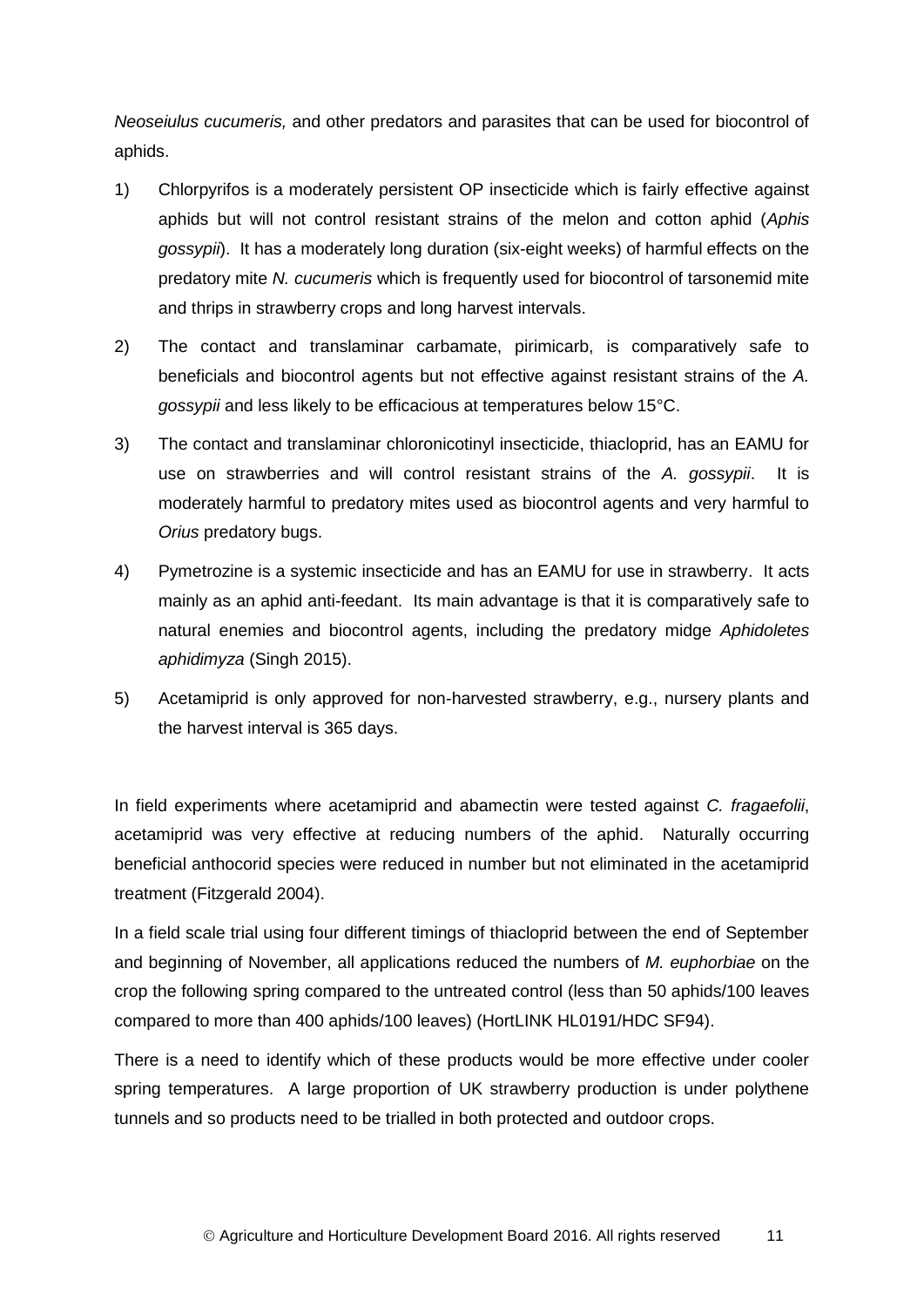There are reports by agronomists that some populations of *M. euphorbiae* may be less susceptible than others to certain insecticides, but this has no impact currently on the levels of control that can be achieved with approved insecticides in brassicas and potato (IRAG 2008; 2012).

This project aimed to improve the control of potato aphid (*Macrosiphum euphorbiae)* on farm grown strawberry

<span id="page-11-0"></span>In 2013 all of the approved products for aphid control on strawberry successfully reduced populations of potato aphid without any negative impact due to low temperatures. In 2014 all of the applied insecticides reduced the numbers of *M. euphorbiae* on strawberry leaves a week after the insecticides were applied. Hence in 2015 we tested whether the addition of a wetting agent could improve spray cover and therefore control.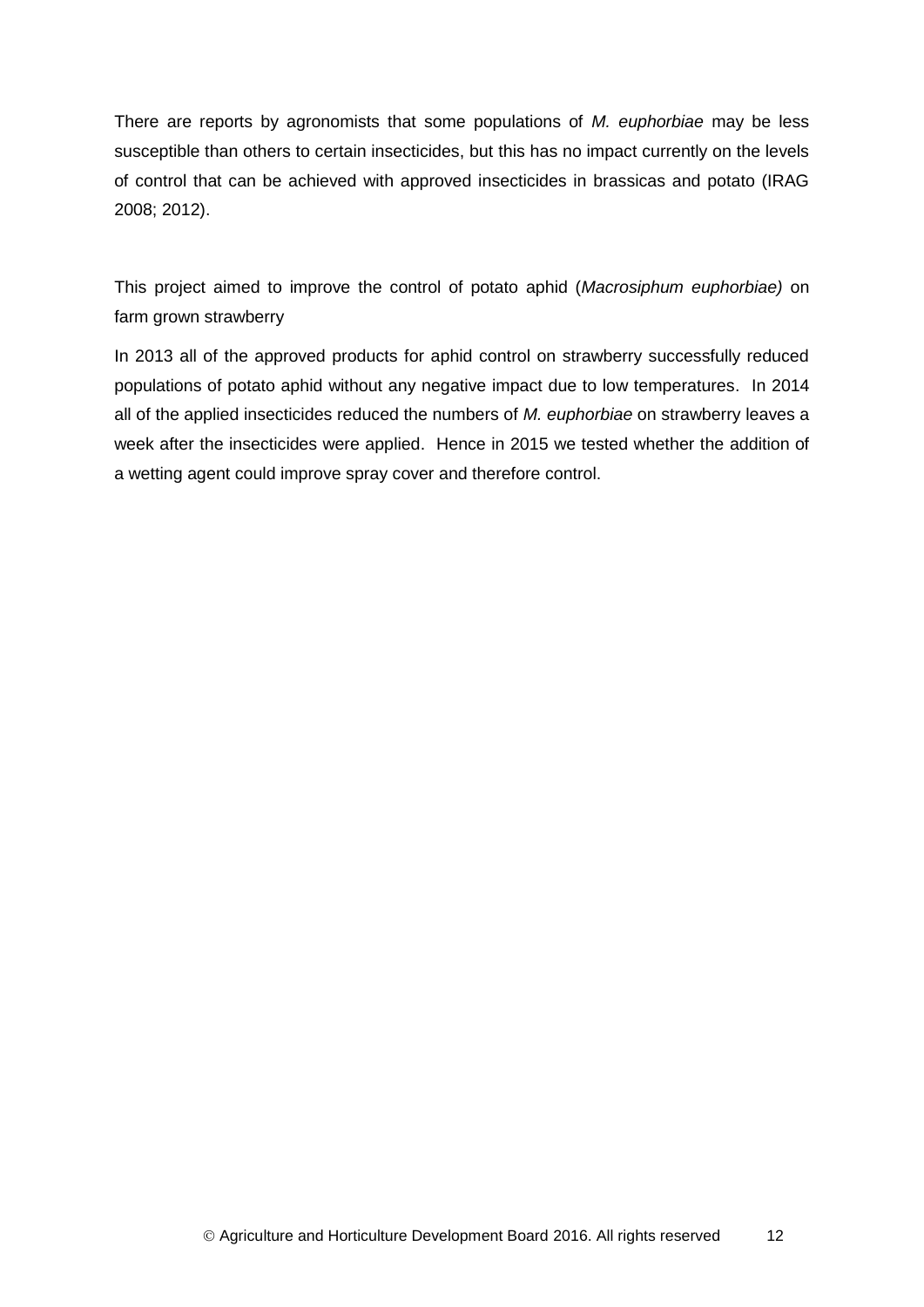## **Materials and methods**

The site of the trial was a dedicated strawberry *(Fragaria* x *ananassa)* planting of the variety Elsanta at East Malling Reaserch Plot SP243. It was a randomised block experiment with 4 replicates of each treatment including an untreated control. Each plot was 4.4 m in length (only the middle 5 plants were assessed).

All of the products were approved for use on strawberry (Table 1).

|                                           | <b>Product</b> |                                   |          |  |
|-------------------------------------------|----------------|-----------------------------------|----------|--|
| <b>Product</b>                            | dose           | <b>Harvest</b><br><b>Interval</b> | Approval |  |
|                                           | (/ha)          |                                   |          |  |
| 1 Hallmark with Zeon technology 100g/l CS | 0.1501         | 3d                                | 1705/11  |  |
| 2 Hallmark with Zeon technology 100g/l CS | 0.0751         | 3d                                | 1705/11  |  |
| + Silwet L-77                             | 50 ml          |                                   |          |  |
| 3 Pirimicarb (Aphox 50% w/w WG)           | $0.560$ kg     | 3d                                | 20070152 |  |
| 4 Pirimicarb (Aphox 50% w/w WG)           | 0.280 kg       | 3d                                | 20070152 |  |
| + Silwet L-77                             | 50 ml          |                                   |          |  |
| 5 Pymetrozine (Chess 50% w/w WG)          | $0.400$ kg     | 3d                                | 0504/07  |  |
| 6 Pymetrozine (Chess 50% w/w WG)          | $0.200$ kg     | 3d                                | 0504/07  |  |
| + Silwet L-77                             | 50 ml          |                                   |          |  |
| 7 Pyrethrins (Pyrethrum 5 EC 50 g/l)      | 2.41           | <b>Not Stated</b>                 | 20100231 |  |
| 8 Pyrethrins (Pyrethrum 5 EC 50 g/l)      | 1.41           | <b>Not Stated</b>                 |          |  |
| + Silwet L-77                             | 50 ml          |                                   | 20100231 |  |
| 9 Silwet L-77                             | 50 ml          |                                   |          |  |
| 10 Untreated                              |                |                                   |          |  |

**Table 1.** Insecticide products tested for control of *Macrosiphum euphorbiae,* in 2015.

Treatments were applied at a volume rate of 1000 l/ha using an air assisted Birchmeier B245 motorised knapsack mist blower (by PA1, PA9 and BASIS qualified EMR staff). A pink micron restrictor nozzle was used to maintain a constant flow rate and the application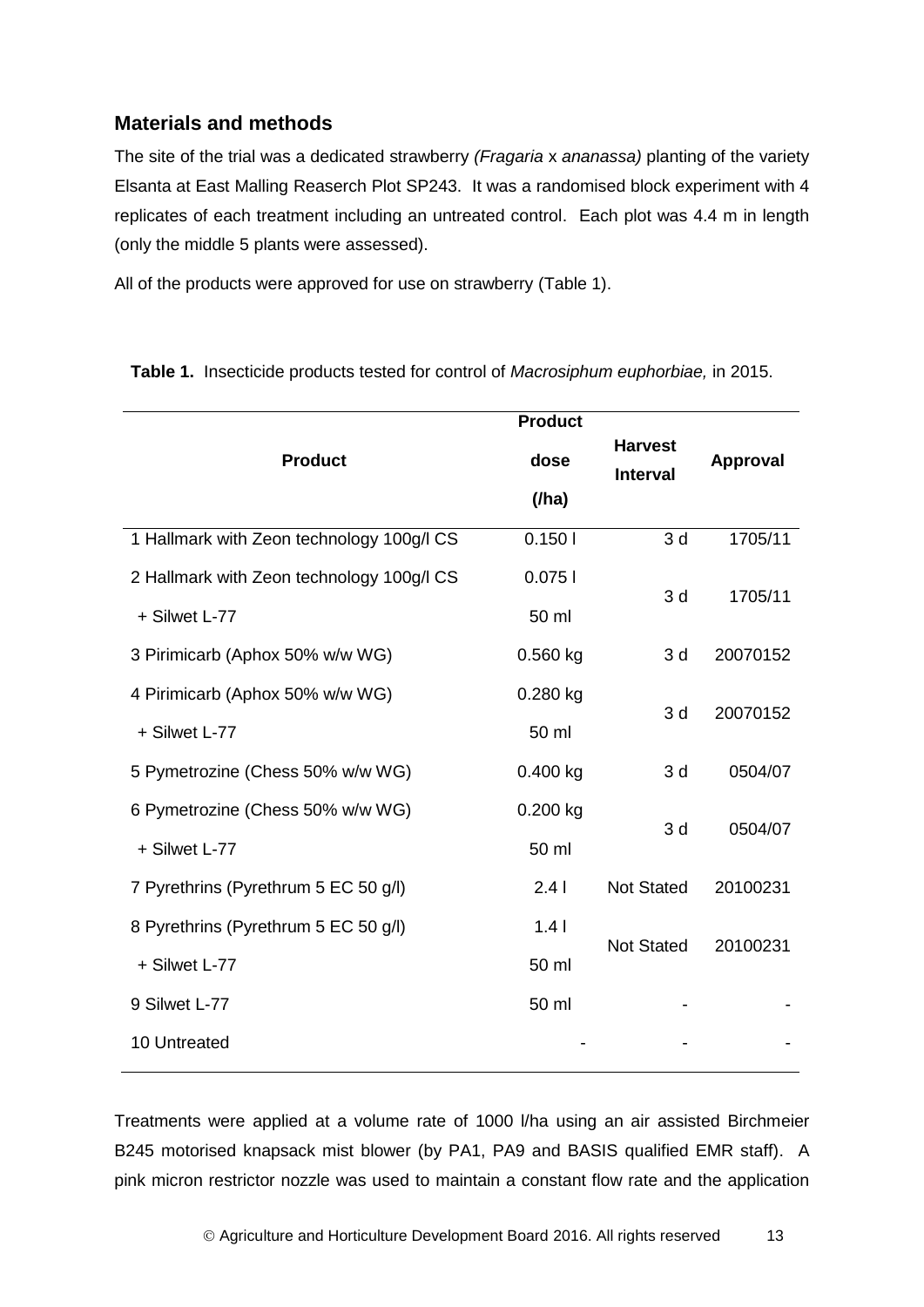rate was based on a planting of 40,000 plants/ha. Each plant received 25 ml of diluent. The accuracy of application of each treatment was estimated by measurement of the amount of spray that had actually been applied (calculated from the initial volume minus the final volume of diluent left in the tank, divided by amount that should have been left had the spray been applied at exactly the correct volume rate). Applications were between 99 and 128% of the target applications (Table 2).

| <b>Date</b>           | <b>Treatment No:</b>    | Accuracy (%) |  |
|-----------------------|-------------------------|--------------|--|
| 28 May 15 (pre bloom) | $\overline{1}$          | 122          |  |
|                       | $\mathbf 2$             | 117          |  |
|                       | $\mathbf{3}$            | 125          |  |
|                       | $\overline{\mathbf{4}}$ | 117          |  |
|                       | $\mathbf 5$             | 110          |  |
|                       | 6                       | 119          |  |
|                       | $\overline{7}$          | 127          |  |
|                       | 8                       | 105          |  |
|                       | $\boldsymbol{9}$        | 115          |  |
|                       |                         |              |  |
| 10 June 14 (flower)   | $\mathbf 1$             | 128          |  |
|                       | $\overline{2}$          | 104          |  |
|                       | $\mathbf{3}$            | 99           |  |
|                       | $\overline{\mathbf{4}}$ | 101          |  |
|                       | $\overline{5}$          | 99           |  |
|                       | $\,6$                   | 108          |  |
|                       | $\overline{7}$          | 99           |  |
|                       | 8                       | 102          |  |
|                       | 9                       | 99           |  |

**Table 2.** Accuracy of spray application estimated from the amount of diluent remaining in the spray tank after application.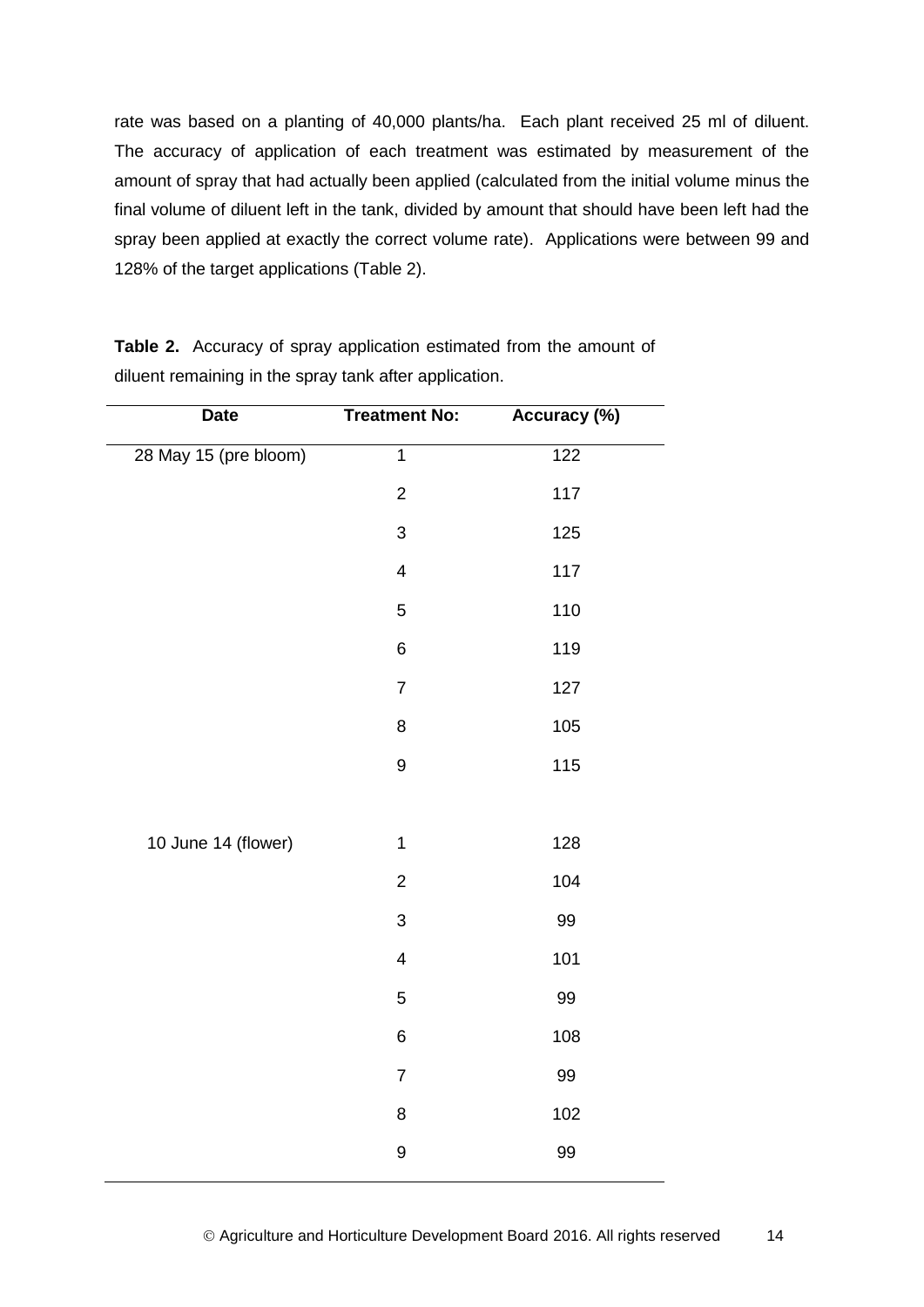Plants were pre-assessed on 27 May for the total numbers of adult and nymph aphids on one central (mid-age) leaf from the centre of each of 5 plants per plot. Plots were randomly allocated to treatments ensuring that all treatments had a range of densities of aphids. The post-spray application assessments were done on 3, 9 and 17 June (6 days and 12 days post first application and 7 days post second application) using the same methodology as the pre-assessment. Aphid species were checked according to EPPO PP1/252. The crop was examined for the presence of phytotoxic effects (or visible remains of the product).

Sprays for diseases were applied by the farm as and when necessary.

Dry and wet bulb temperature, wind speed and direction were recorded before and after each spray occasion (Table 3). Relative humidity (RH%) was estimated from the dry and wet bulb temperature readings. Full weather data was available from the EMR met station for the duration of the trial.

|        |       | Air temperature |           |           | Wind            |                  |  |
|--------|-------|-----------------|-----------|-----------|-----------------|------------------|--|
| Date   | Time  | °C dry          | °C wet    | RH%       | speed<br>(km/h) | <b>Direction</b> |  |
|        |       |                 |           |           |                 |                  |  |
| 28 May | 08:00 | 15-20           | $13 - 18$ | 80        | $10 - 12$       | W                |  |
| 10 Jun | 08:00 | $11 - 16$       | $10 - 12$ | $90 - 62$ | $4 - 7$         | N                |  |

**Table 3.** Weather conditions at the time of spray application. N/A = Not applicable.

Repeated measures analysis of variance (adjusted for covariate) were done in GenStat on square root transformed data to stabilise for variances.

The study was conducted according to the EMQA ORETO quality management system. EPPO guideline EPPO PP1/252 was followed as closely as possible for the treatment and assessment of the trial.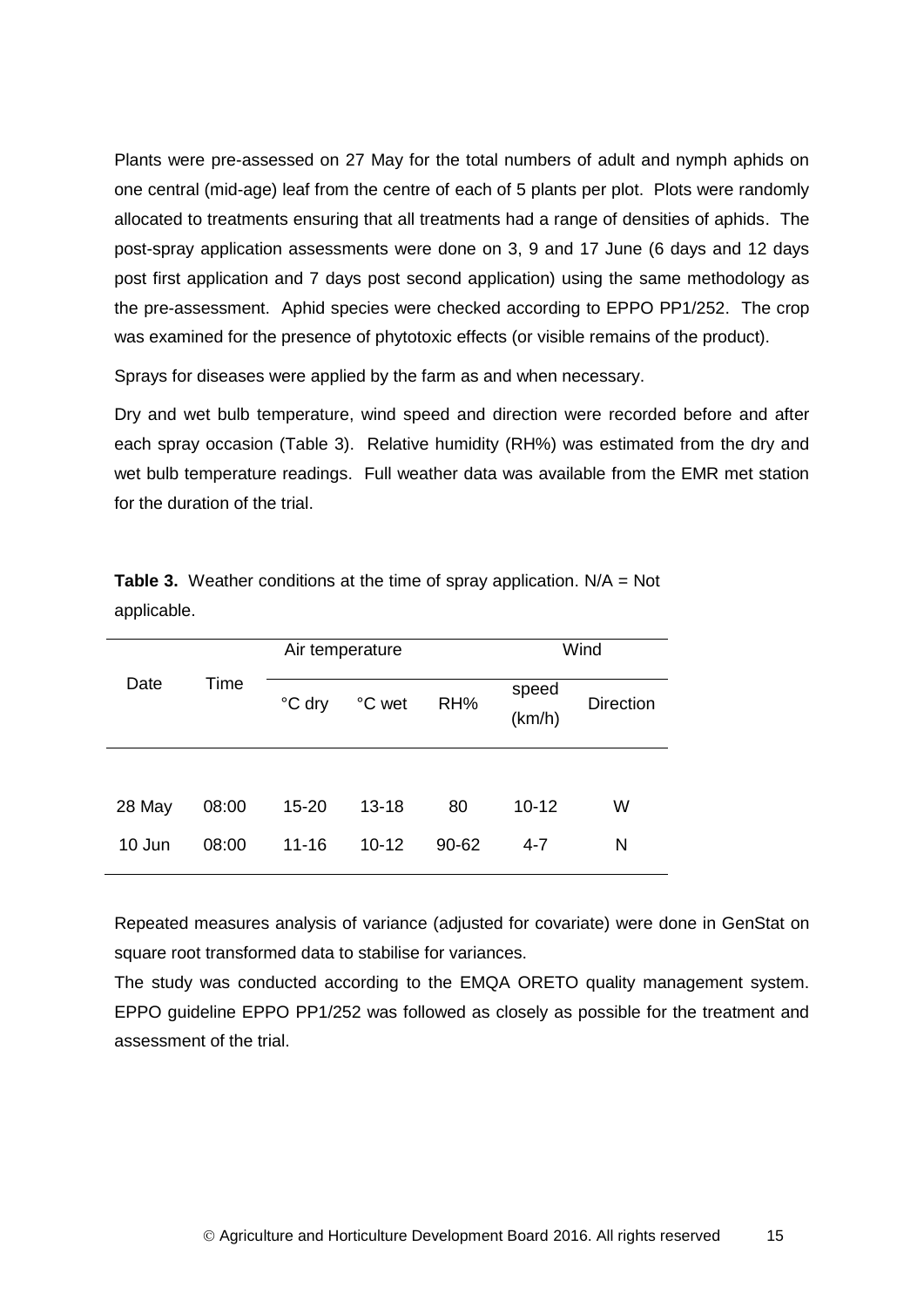### <span id="page-15-0"></span>**Results**

<span id="page-15-1"></span>The site was covered for the duration of the trial and all the insecticide applications were applied in typical conditions for the time of year (Figure 2.). This indicates that temperature was not a major factor in the efficacy of the treatments in this experiment as the minimum temperature never dropped below 5°C, even at night.



**Figure 2.** Weather data for the duration of the trial. Solid arrows = spray application date, hatched arrows = assessment dates.

There was no significant difference between aphid numbers on plots at the pre-assessment and so this was omitted from further analyses. There was a significant reduction in the number of *M. euphorbiae* on strawberry leaves across all treatments over the duration of the trial (Figure 3). The numbers of *M. euphorbiae* in the untreated control, Silwet L-77 and pymetrozine plots were significantly lower by the second and third assessments (Table 4). The decrease in numbers of *M. euphorbiae* in theses plots could be due to a number of factors including disease, predation, parasitism or other natural population fluctuations.

There were no significant differences between the untreated control, Silwet L-77, or either of the pymetrozine treatments, however both lambda-cyhalothrin and pirimicarb at full rate or half rate in admixture with Silwett reduced numbers of *M. euphorbiae* by the first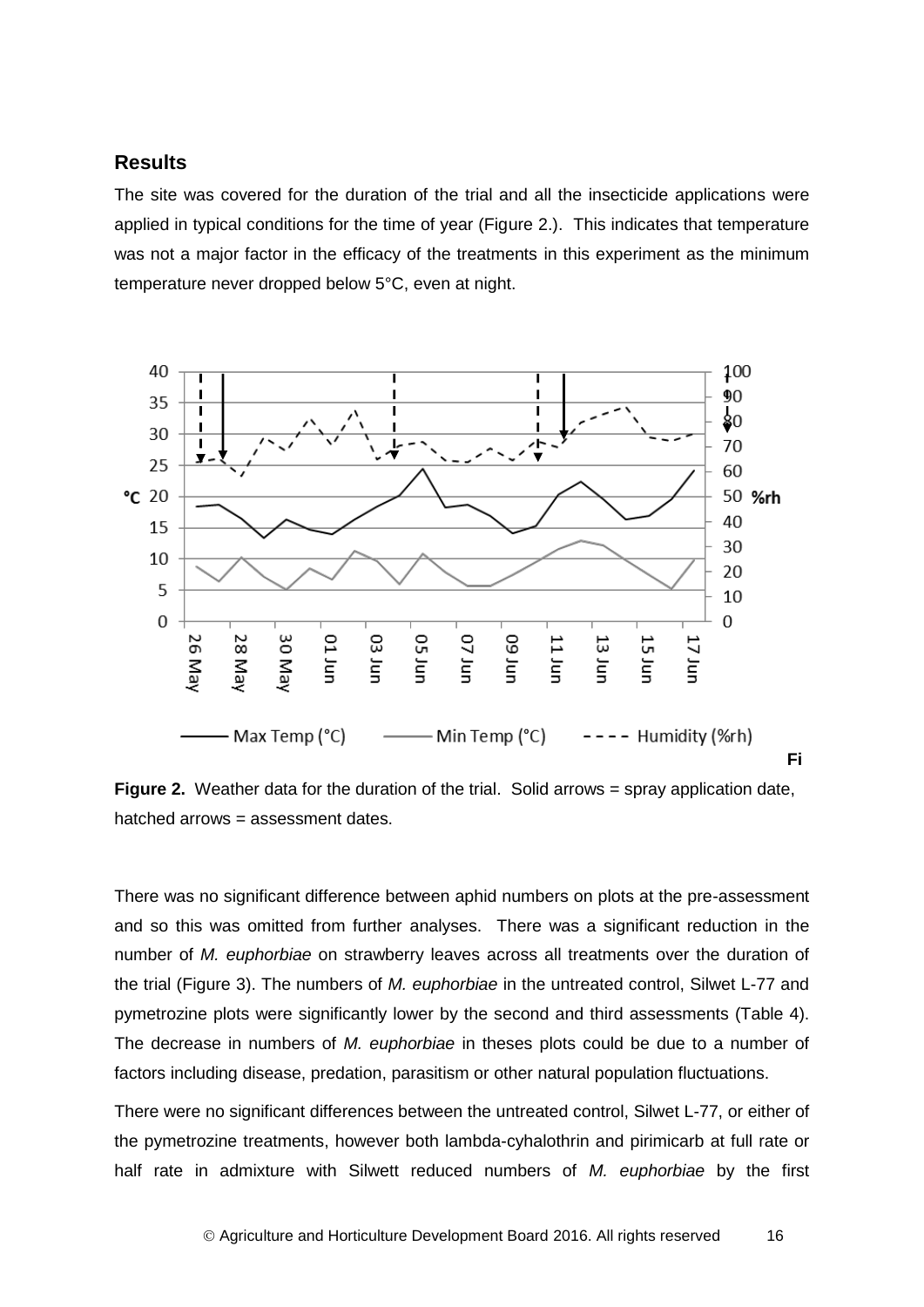assessment (03 June). By the second assessment (09 June) the numbers of *M. euphorbiae* on the control plots had decreased such that there was no significant difference between the treatments (Figure 3). This was still the case by the third assessment on 17 June.

There were no significant phytotoxic effects of the insecticide applications on the plants or any visual signs of residues of the products applied.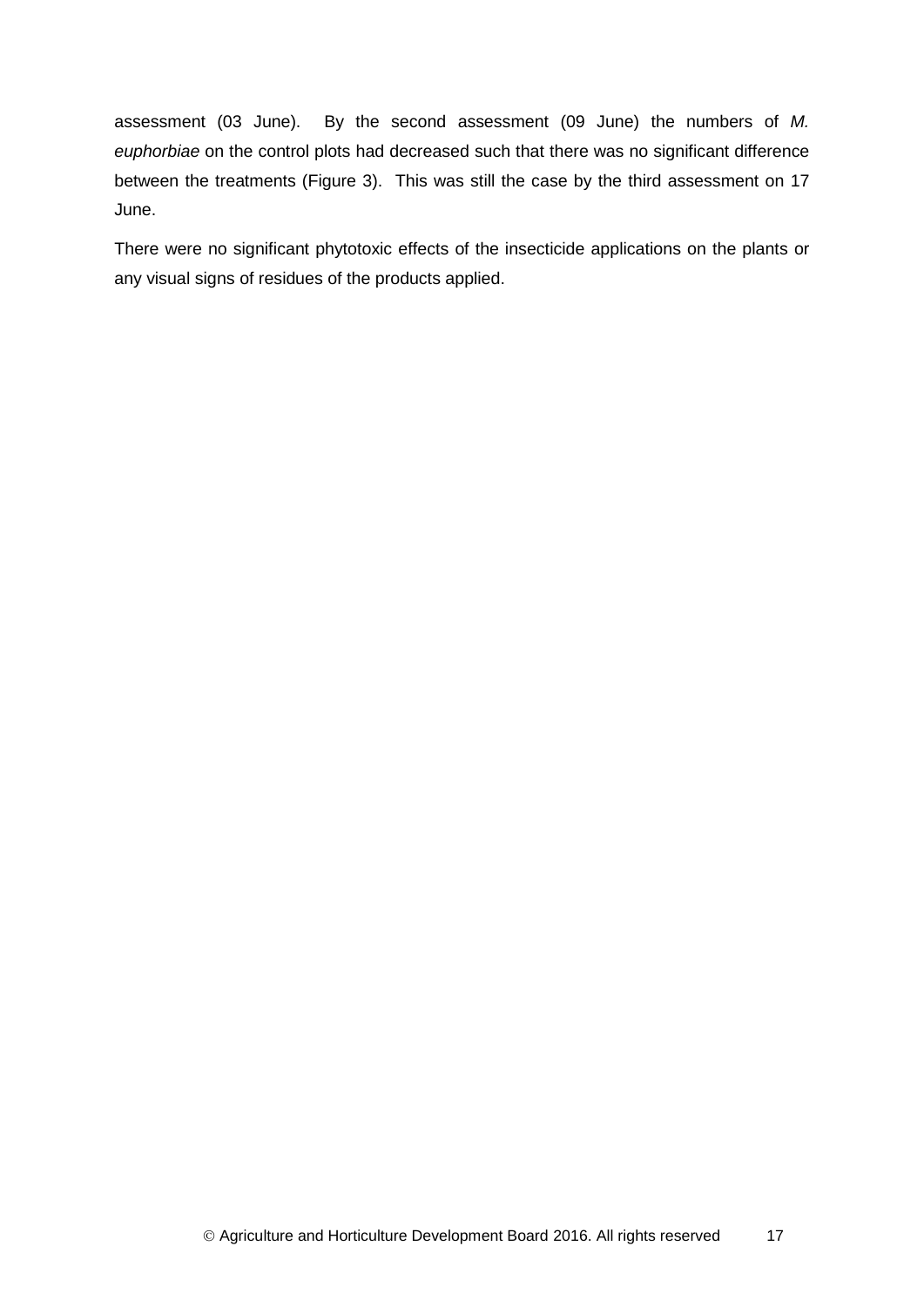**Table 4.** Mean and SQRT mean numbers of *Macrosiphum euphorbiae* per leaf. Covariate (pre assessment) adjustment was not significant and was removed from the final analyses. The same lower case letter denotes not significantly different from each other between treatments. The \* denotes significantly different from each other within a treatment but between dates.

|                                                        | Actual mean |        |        | SQRT mean         |                    |        |        |          |
|--------------------------------------------------------|-------------|--------|--------|-------------------|--------------------|--------|--------|----------|
| <b>Treatment/Date</b>                                  | 27-May      | 03-Jun | 09-Jun | 17-Jun            | 03-Jun             | 09-Jun | 17-Jun |          |
| 1 Hallmark with Zeon technology 100g/l CS              | 16.9        | 0.25   | 0.00   | 0.00              | 0.069 <sub>b</sub> | 0.050a | 0.000a |          |
| 2 Hallmark with Zeon technology 100g/l CS+ Silwet L-77 | 14.35       | 0.10   | 0.12   | 0.00              | 0.056b             | 0.000a | 0.000a |          |
| 3 Pirimicarb (Aphox 50% w/w WG)                        | 11.95       | 1.15   | 3.93   | 1.20              | 0.735b             | 1.100a | 0.245a |          |
| 4 Pirimicarb (Aphox 50% w/w WG)+ Silwet L-77           | 8.60        | 4.00   | 4.09   | 0.35              | 1.467b             | 0.825a | 0.257a |          |
| 5 Pymetrozine (Chess 50% w/w WG)                       | 8.15        | 5.80   | 5.93   | 0.05              | 2.404a             | 0.967a | 0.050a | $\star$  |
| 6 Pymetrozine (Chess 50% w/w WG)+ Silwet L-77          | 11.30       | 4.65   | 5.78   | 0.20              | 1.673a             | 1.066a | 0.171a | $\star$  |
| 7 Pyrethrins (Pyrethrum 5 EC 50 g/l)                   | 16.50       | 0.35   | 0.54   | 0.00              | 0.058 <sub>b</sub> | 0.420a | 0.000a |          |
| 8 Pyrethrins (Pyrethrum 5 EC 50 g/l)+ Silwet L-77      | 16.55       | 0.40   | 0.32   | 0.05              | 0.248b             | 0.444a | 0.050a |          |
| 9 Silwet L-77                                          | 20.65       | 13.00  | 3.03   | 1.40              | 2.778a             | 1.104a | 0.549a | $^\star$ |
| 10. Untreated                                          | 22.30       | 7.00   | 0.00   | 2.40              | 1.956a             | 0.723a | 0.839a | $\star$  |
|                                                        |             |        |        | <b>Treat/time</b> |                    |        |        |          |
|                                                        |             |        |        | F pr.             | < 0.001            |        |        |          |
|                                                        |             |        |        | s.e.d.            | 0.447              |        |        |          |
|                                                        |             |        |        | l.s.d.            | 0.923              |        |        |          |
|                                                        |             |        |        | d.f.              | 69.76              |        |        |          |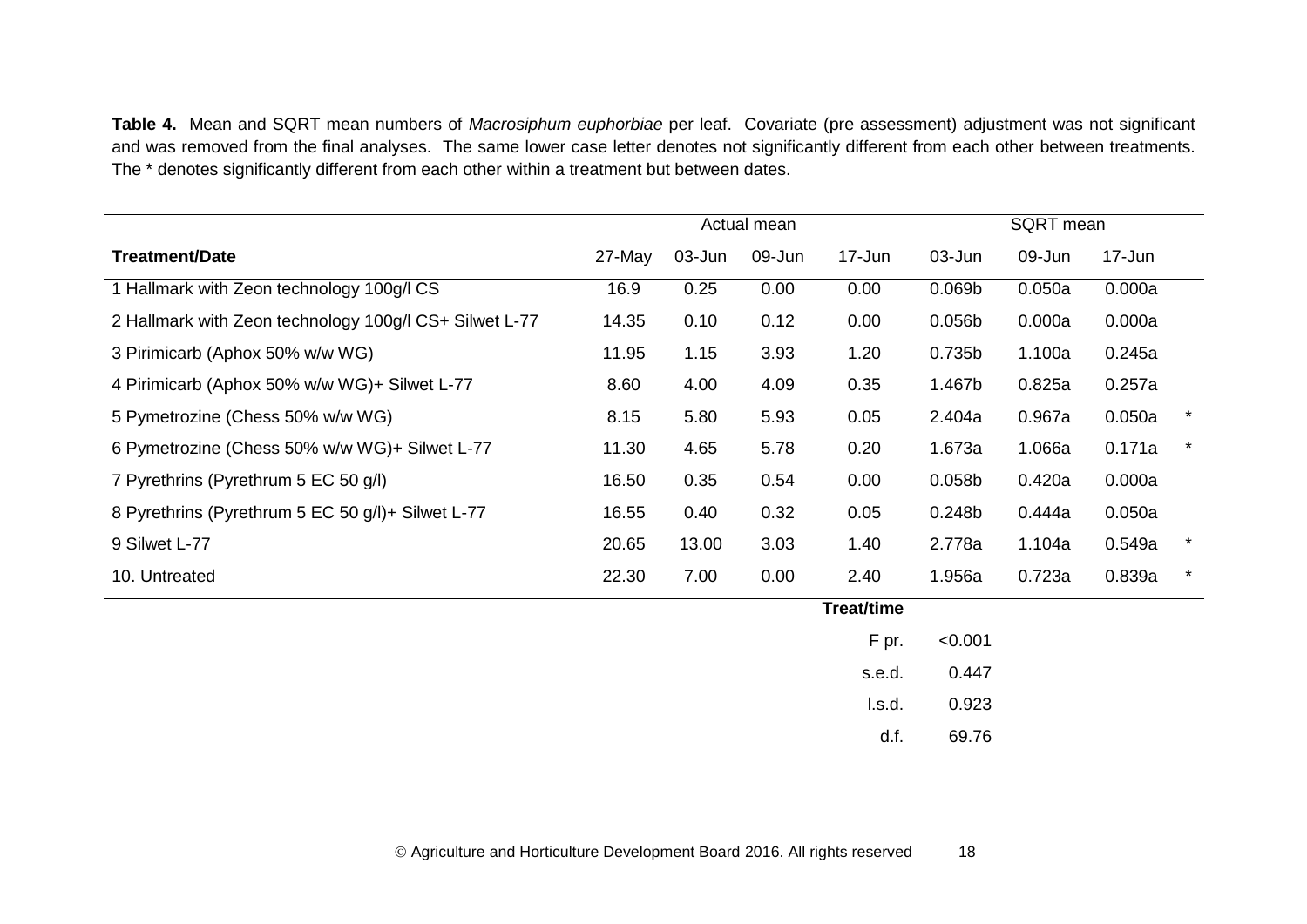

**Figure 3.** Mean numbers of potato aphid (*Macrosiphum euphorbiae)* per leaf on strawberry plants treated with insecticides. The same lower case letter denotes not significantly different from each other between treatments. \* denotes significantly different from each other within a treatment between dates.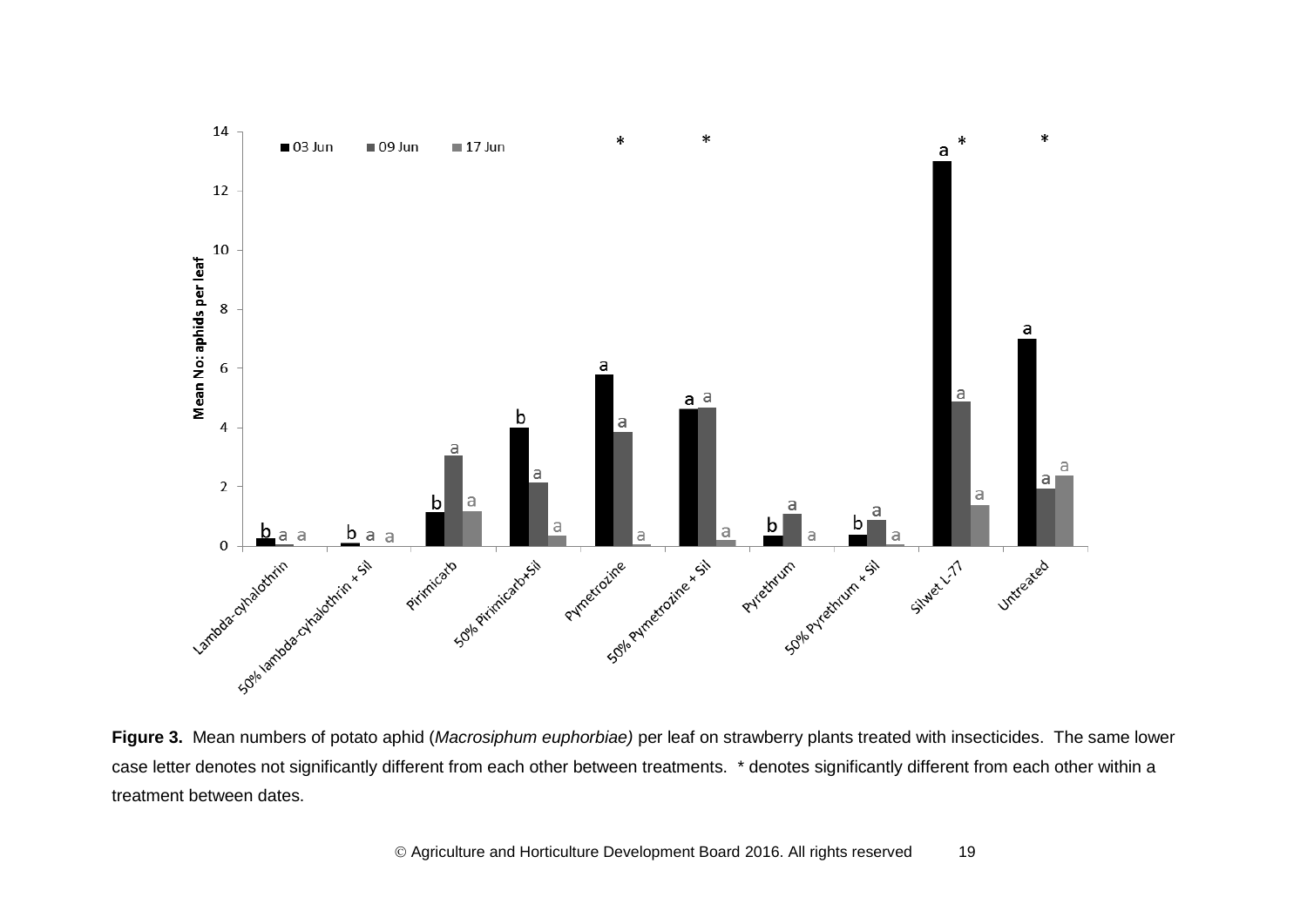## **Discussion and Conclusions**

- Numbers of *M. euphorbiae* on the untreated control plots declined over the trial period.
- Lambda cyhalothrin, pirimicarb and pyrethrum (alone or at half rate in admixture with Silwett) reduced numbers of *M. euphorbiae* on strawberry leaves with in six days of the products being applied.
- Reduction of the rate of the plant protection product by 50% and the addition of Silwet L-77 gave no additional control compared to the product at the full rate applied alone.
- *M. euphorbiae* numbers decreased naturally on the untreated control and Silwet L-77 only plots by the second assessment.
- None of the products gave consistent, measurable, long-term control (over 2 weeks) of *M. euphorbiae*.
- Natural levels of predation, parasitism or disease may control aphids if natural enemies are in sufficient numbers.
- The threshold for spraying aphids needs to be revised to take account of the numbers of predators and parasitoids in the crop.

## **Future work**

An investigation of the efficacy of insecticides used to control *M. euphorbiae* when diluted by use of higher water volumes, persistence of these applications and efficacy at lower temperatures may help to explain some of the findings of this trial. As would an investigation of the clonal variation of *M. euphoribiae* to survive periods of starvation and susceptibility to the insecticide pymetrozine. Monitoring of natural levels of predation may give insight into more environmentally friendly methods of aphid control. Aphid behaviour – also plays an important part in how plants are recolonised after spray applications and these behavioural response need to be studied. One or more of these will be tested in the AHDB Strawberry Pests project SF156.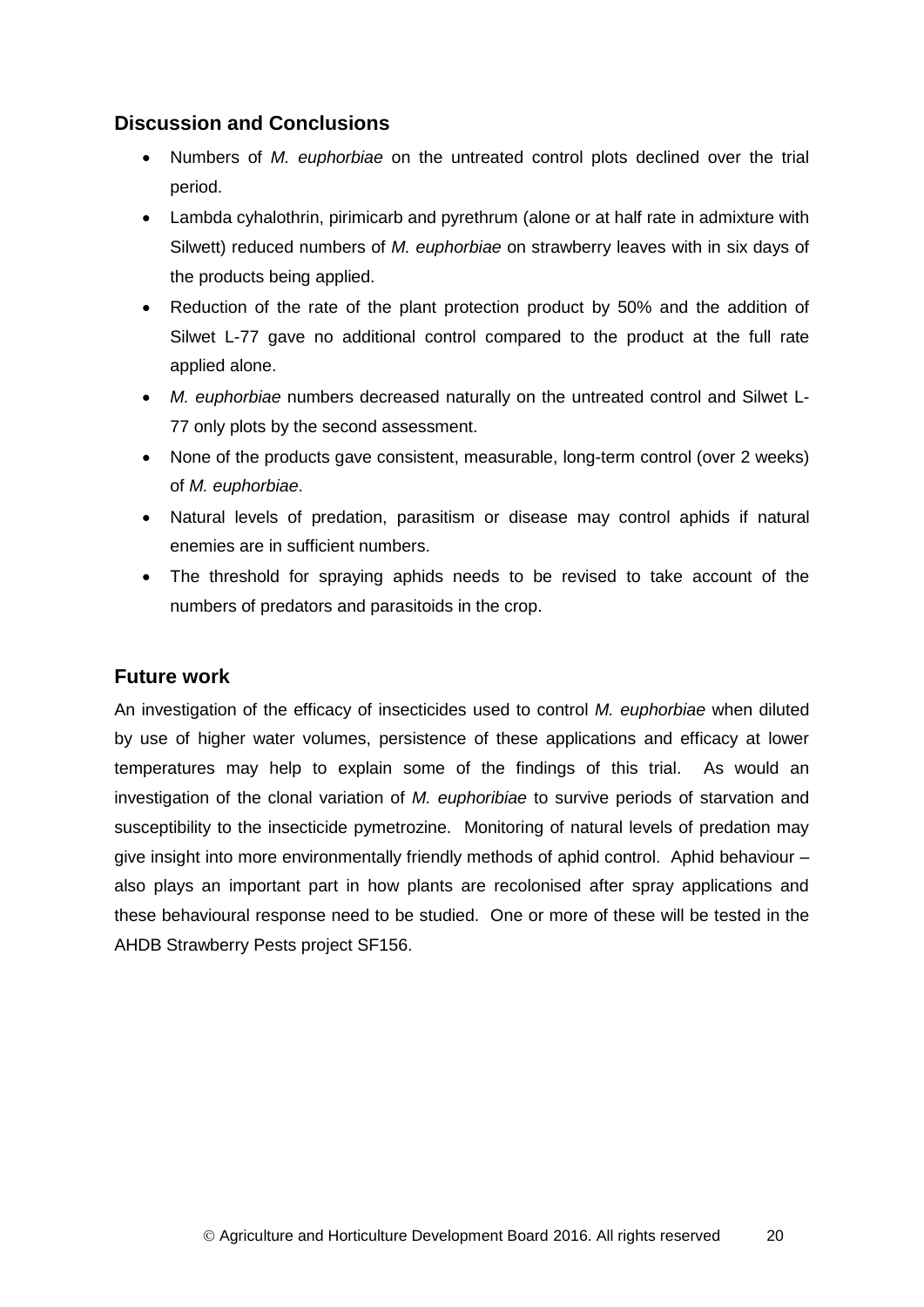#### <span id="page-20-0"></span>Knowledge and Technology Transfer

25 November 2015 Adrian Harris - Control of *Macrosiphum euphorbiae* in strawberry, Technical Up-Date on Soft Fruit Research. EMRA/AHDB Soft Fruit Day:

26 November 2014 Michelle Fountain - Control of potato aphid in strawberry, Technical Up-Date on Soft Fruit Research. EMRA/HDC Soft Fruit Day:

#### <span id="page-20-1"></span>**Acknowledgements**

We would like to thank the funders of the research AHDB for their support. We would also like to thank Maddie Cannon, Bethan Shaw, Emilio Fernandez Rico, Dieter Baets, Alvaro Delgado, George Laws, Janie Morton, Rebeca Conde-Ruiz and Gloria Endredi for their help with treatment application and assessments. Thanks are owed to Phil Brain for his advice on the statistics used. We are grateful to Graham Caspell for facilitating with the use of the crop.

#### <span id="page-20-2"></span>**References**

Alford DV, 1984. *A colour atlas of fruit pests*. Wolfe Publishing Ltd., London, 105.

- Fitzgerald J, 2004. Laboratory bioassays and field evaluation of insecticides for the control of *Anthonomus rubi, Lygus rugulipennis* and *Chaetosiphon fragaefolii*, and effects on beneficial species, in UK strawberry production. *Crop Protection*, 23: 801-809.
- Hagen KS & R van den Bosch, 1968. Impact of pathogens, parasites, and predators on aphids. *Annual Reviews of Entomolog,* 13: 325-84.
- HortLINK Minimising pesticide residues in strawberry through integrated pest, disease and environmental crop management. Project number: HL0191, SF94 Annual report, year 4 (issued 18 April 2012).
- Hughes RD, 1963. Population Dynamics of the Cabbage Aphid, *Brevicoryne brassicae*. Journal of Animal Ecology, 32: 393-424.
- IRAG 2008. Guidelines for preventing and managing insecticide resistance in aphids on potatoes. Insecticide Resistance Action Group (IRAG-UK) April 2008.
- IRAG 2012. Guidelines for controlling aphids in brassica crops and combating insecticide resistance in the peach-potato aphid, *Myzus persicae*. IRAG Guidelines for controlling aphids in brassica crops and combating insecticide resistance in the peach-potato aphid, *Myzus persicae* July 2012.